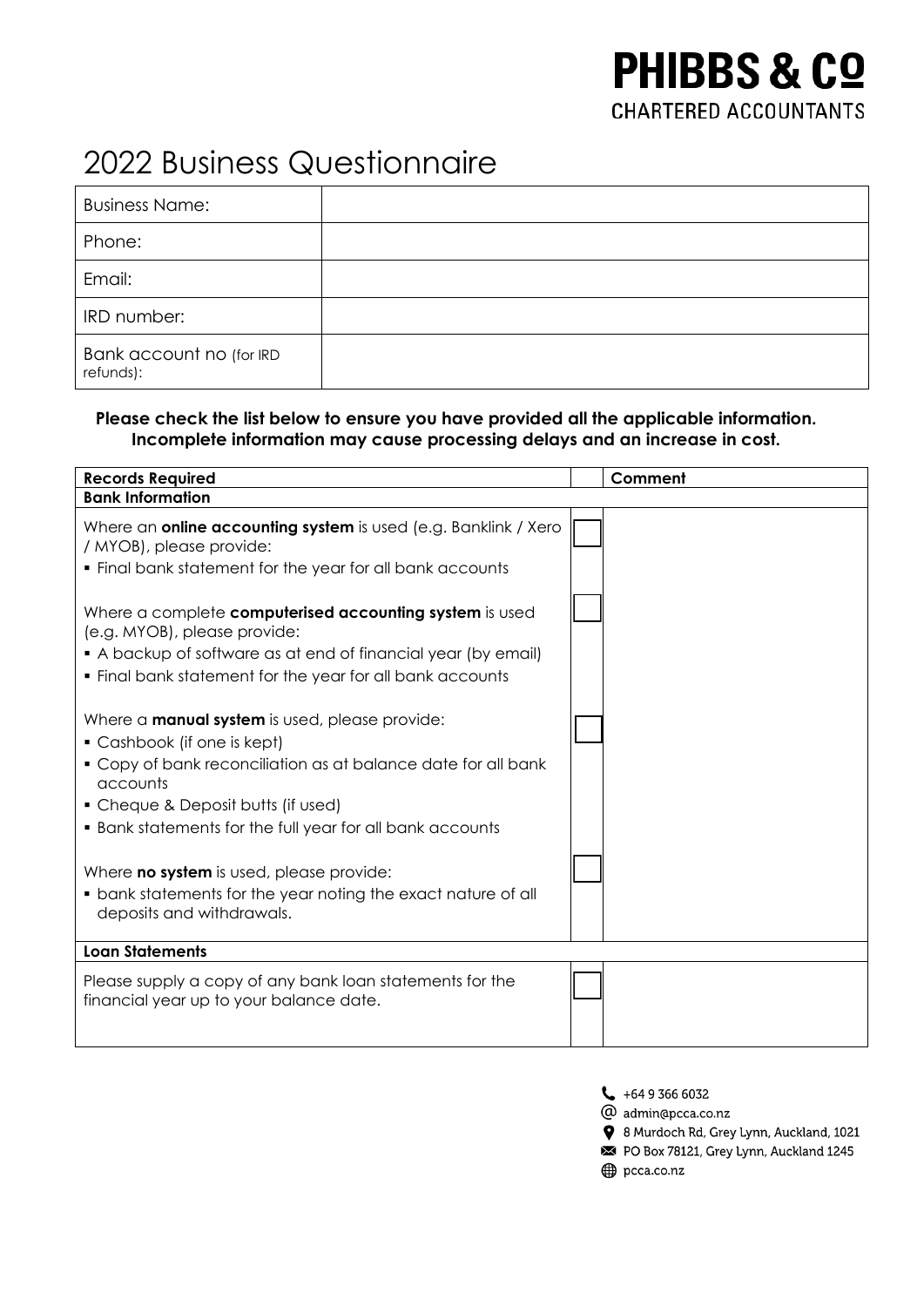| <b>Covid-19 Wage Subsidy and Small Business Loan</b>                                                                             |                                                                                                                                                                                                                                                                                                                                                                                                                                                                                                                       |
|----------------------------------------------------------------------------------------------------------------------------------|-----------------------------------------------------------------------------------------------------------------------------------------------------------------------------------------------------------------------------------------------------------------------------------------------------------------------------------------------------------------------------------------------------------------------------------------------------------------------------------------------------------------------|
| Have you received any Covid-19 wage subsidy and/or any                                                                           |                                                                                                                                                                                                                                                                                                                                                                                                                                                                                                                       |
| other Covid-19 support payments during the year? If yes,                                                                         |                                                                                                                                                                                                                                                                                                                                                                                                                                                                                                                       |
| please note all dates and receipts.                                                                                              |                                                                                                                                                                                                                                                                                                                                                                                                                                                                                                                       |
|                                                                                                                                  |                                                                                                                                                                                                                                                                                                                                                                                                                                                                                                                       |
|                                                                                                                                  |                                                                                                                                                                                                                                                                                                                                                                                                                                                                                                                       |
|                                                                                                                                  |                                                                                                                                                                                                                                                                                                                                                                                                                                                                                                                       |
| Have you repaid any Covid Subsidies?                                                                                             |                                                                                                                                                                                                                                                                                                                                                                                                                                                                                                                       |
|                                                                                                                                  |                                                                                                                                                                                                                                                                                                                                                                                                                                                                                                                       |
| Have you received the Government Small Business Loan?.                                                                           |                                                                                                                                                                                                                                                                                                                                                                                                                                                                                                                       |
|                                                                                                                                  |                                                                                                                                                                                                                                                                                                                                                                                                                                                                                                                       |
| <b>Fringe Benefit Tax (FBT) Returns</b>                                                                                          |                                                                                                                                                                                                                                                                                                                                                                                                                                                                                                                       |
| Please supply copies of Fringe Benefit Tax (FBT) returns and                                                                     |                                                                                                                                                                                                                                                                                                                                                                                                                                                                                                                       |
| work papers.                                                                                                                     |                                                                                                                                                                                                                                                                                                                                                                                                                                                                                                                       |
| Goods & Services Tax (GST) Returns                                                                                               |                                                                                                                                                                                                                                                                                                                                                                                                                                                                                                                       |
| Please supply copies of Goods & Services Tax (GST) returns and                                                                   |                                                                                                                                                                                                                                                                                                                                                                                                                                                                                                                       |
| work papers.                                                                                                                     |                                                                                                                                                                                                                                                                                                                                                                                                                                                                                                                       |
| <b>Interest and Dividend Certificates</b>                                                                                        |                                                                                                                                                                                                                                                                                                                                                                                                                                                                                                                       |
|                                                                                                                                  |                                                                                                                                                                                                                                                                                                                                                                                                                                                                                                                       |
| Please supply copies of Interest RWT and Dividend certificates.                                                                  |                                                                                                                                                                                                                                                                                                                                                                                                                                                                                                                       |
| <b>Accounts Receivable (Debtors)</b>                                                                                             |                                                                                                                                                                                                                                                                                                                                                                                                                                                                                                                       |
| All accounts or amounts owing to you at balance date should                                                                      | <b>Total at Balance Date:</b>                                                                                                                                                                                                                                                                                                                                                                                                                                                                                         |
| be provided. <b>Exclude</b> any bad debts. To enable bad debts to<br>be excluded from income, these must be written off prior to | $\frac{1}{2}$                                                                                                                                                                                                                                                                                                                                                                                                                                                                                                         |
| balance date.                                                                                                                    | GST:                                                                                                                                                                                                                                                                                                                                                                                                                                                                                                                  |
| Please supply a copy of debtor statements at year end.                                                                           | Included                                                                                                                                                                                                                                                                                                                                                                                                                                                                                                              |
|                                                                                                                                  | <b>Excluded</b>                                                                                                                                                                                                                                                                                                                                                                                                                                                                                                       |
| <b>Accounts Payable (Creditors)</b>                                                                                              |                                                                                                                                                                                                                                                                                                                                                                                                                                                                                                                       |
| All accounts or amounts owing by you at balance date should                                                                      | <b>Total at Balance Date:</b>                                                                                                                                                                                                                                                                                                                                                                                                                                                                                         |
| be provided indicating name of creditor, amount and what<br>the debt is for. Holiday pay or bonuses paid within 63 days of       | $\big\{\begin{tabular}{c} \multicolumn{3}{c} {\textbf{\small .}} \end{tabular} \hspace{10pt} \begin{tabular}{c} \multicolumn{3}{c} {\textbf{\small .}} \end{tabular} \hspace{10pt} \begin{tabular}{c} \multicolumn{3}{c} {\textbf{\small .}} \end{tabular} \hspace{10pt} \begin{tabular}{c} \multicolumn{3}{c} {\textbf{\small .}} \end{tabular} \hspace{10pt} \begin{tabular}{c} \multicolumn{3}{c} {\textbf{\small .}} \end{tabular} \hspace{10pt} \begin{tabular}{c} \multicolumn{3}{c} {\textbf{\small .}} \end{$ |
| your balance date may be included.                                                                                               | GST:                                                                                                                                                                                                                                                                                                                                                                                                                                                                                                                  |
| Please supply a copy of creditor statements at year end.                                                                         | Included                                                                                                                                                                                                                                                                                                                                                                                                                                                                                                              |
|                                                                                                                                  | <b>Excluded</b>                                                                                                                                                                                                                                                                                                                                                                                                                                                                                                       |
| <b>Cash on Hand</b>                                                                                                              |                                                                                                                                                                                                                                                                                                                                                                                                                                                                                                                       |
| *Cash on Hand                                                                                                                    |                                                                                                                                                                                                                                                                                                                                                                                                                                                                                                                       |
|                                                                                                                                  |                                                                                                                                                                                                                                                                                                                                                                                                                                                                                                                       |
| $\frac{1}{2}$                                                                                                                    |                                                                                                                                                                                                                                                                                                                                                                                                                                                                                                                       |
| Petty Cash<br>Till Floats/Cash Floats\$                                                                                          |                                                                                                                                                                                                                                                                                                                                                                                                                                                                                                                       |
| *(Include cash sales prior to balance date but not banked until                                                                  |                                                                                                                                                                                                                                                                                                                                                                                                                                                                                                                       |
| after balance date)                                                                                                              |                                                                                                                                                                                                                                                                                                                                                                                                                                                                                                                       |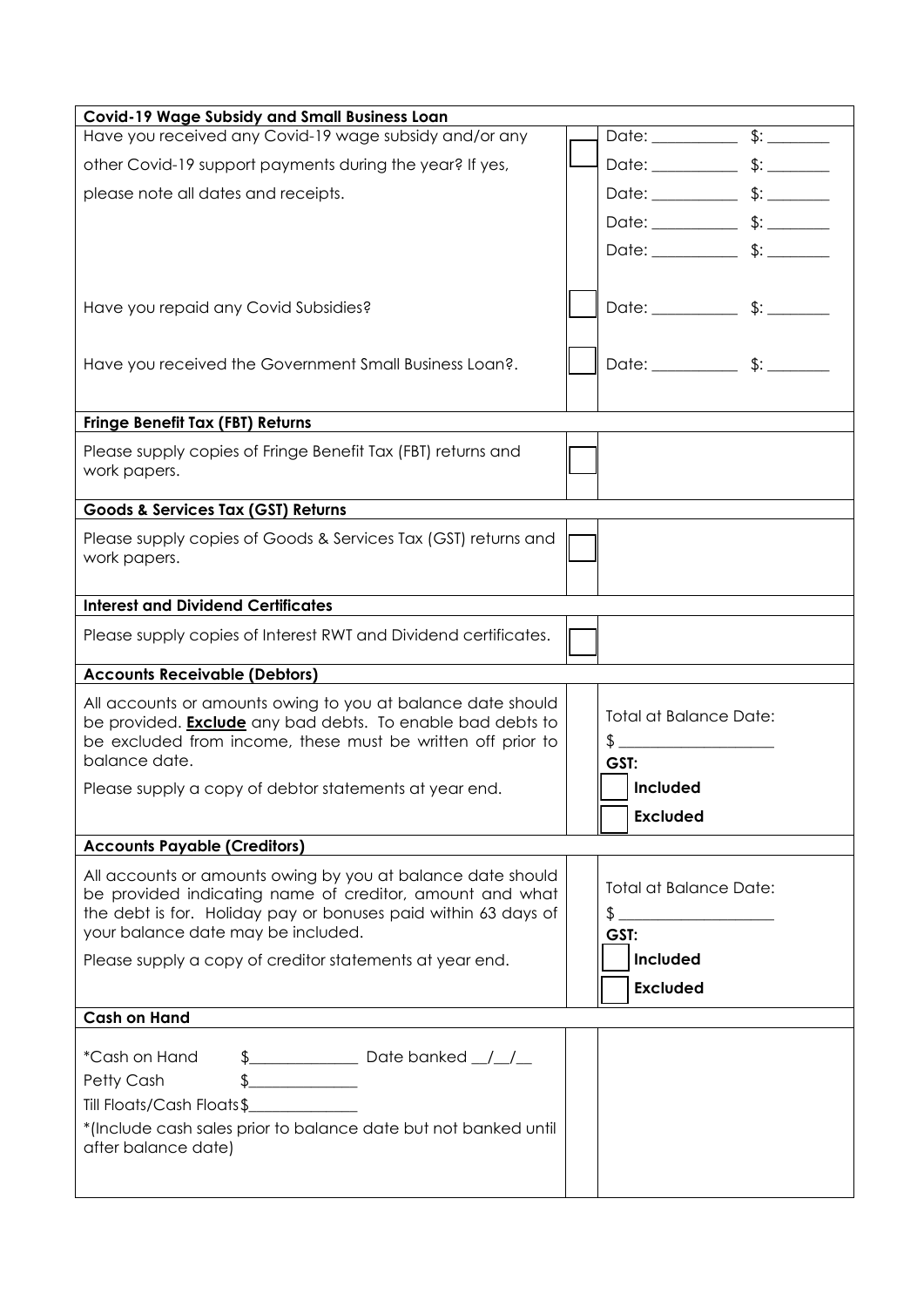| <b>Inventory / Stock on Hand</b>                                                                                                                                                                                                                                                                                                                                                                                                                                                                                                                                                                                  |                                                                                                                                             |  |  |
|-------------------------------------------------------------------------------------------------------------------------------------------------------------------------------------------------------------------------------------------------------------------------------------------------------------------------------------------------------------------------------------------------------------------------------------------------------------------------------------------------------------------------------------------------------------------------------------------------------------------|---------------------------------------------------------------------------------------------------------------------------------------------|--|--|
| <b>Stock</b><br>Stock should be physically counted at balance date and<br>adequate records retained to substantiate the dollar value<br>arrived at.<br>Please note that if you estimate your stock to be less than<br>\$10,000 at the end of your income year, you may have the<br>option of not physically counting your stock.<br>In these<br>circumstances we will assume that your closing stock is the<br>same as your opening stock. Please indicate if you would like<br>to use this option. (Please note that if your annual turnover is<br>more than \$1.3million, you are not able to use this option). | Valued at lower of:<br>$\overline{\phantom{a}}$ cost<br>• net realisable value<br>market value<br>\$<br>GST:<br>Included<br><b>Excluded</b> |  |  |
| <b>Work in Progress</b><br>Include material costs, labour costs and overhead costs.<br>Briefly, how was this calculated?                                                                                                                                                                                                                                                                                                                                                                                                                                                                                          | \$<br>GST:<br>Included<br><b>Excluded</b>                                                                                                   |  |  |
| <b>Prepayments Made</b><br>Balance of any payments made before balance date for<br>goods or services not received or used by balance date.                                                                                                                                                                                                                                                                                                                                                                                                                                                                        | \$<br>GST:<br>Included<br><b>Excluded</b>                                                                                                   |  |  |
| <b>Capital Expenditure</b>                                                                                                                                                                                                                                                                                                                                                                                                                                                                                                                                                                                        |                                                                                                                                             |  |  |
| Attach details of assets purchased or sold during the year such<br>as motor vehicles, plant and equipment and properties.<br>Where applicable please provide the following details:<br>• Hire purchase or loan agreements<br>• Lease agreements<br>• All legal statements and agreements<br>• Trade-in details<br>• Lost, stolen or scrapped items<br>• Copy of Tax Invoices<br>We suggest you review last year's Asset and Depreciation<br>Schedule and indicate any assets that no longer exist.                                                                                                                |                                                                                                                                             |  |  |
| <b>Transactions Not Through the Business</b>                                                                                                                                                                                                                                                                                                                                                                                                                                                                                                                                                                      |                                                                                                                                             |  |  |
| Were all sales banked into your business trading bank<br>account?<br>No <sub>1</sub><br>Yes                                                                                                                                                                                                                                                                                                                                                                                                                                                                                                                       | Personal:<br>\$<br><b>Business:</b><br>Other:                                                                                               |  |  |
| If No, list amounts not banked and when they were lodged:                                                                                                                                                                                                                                                                                                                                                                                                                                                                                                                                                         |                                                                                                                                             |  |  |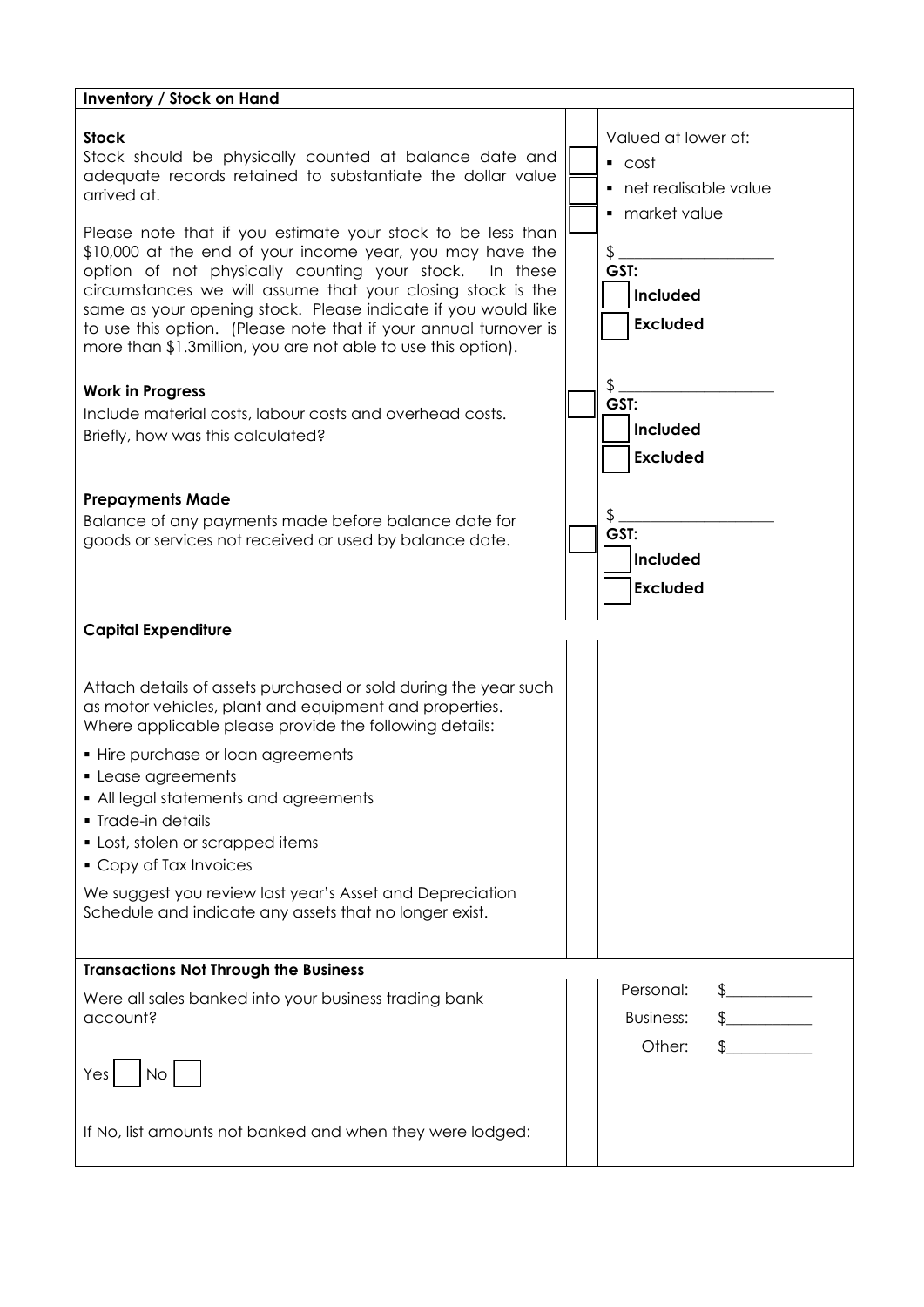| <b>Other Non-Taxable Income</b>                                                                                                                                                                                                                                                                                                           |                                            |  |
|-------------------------------------------------------------------------------------------------------------------------------------------------------------------------------------------------------------------------------------------------------------------------------------------------------------------------------------------|--------------------------------------------|--|
| Did you receive non-taxable income from any other sources?                                                                                                                                                                                                                                                                                | Yes<br>No                                  |  |
| If Yes, please provide details.                                                                                                                                                                                                                                                                                                           |                                            |  |
| <b>Legal and Loan Documents</b>                                                                                                                                                                                                                                                                                                           |                                            |  |
| Please attach any solicitor's statements and Sale and<br>Purchase Agreements relating to any legal transactions during<br>the year. Please also include Statements and Agreements<br>relating to any mortgages, hire purchase, leases or loans.<br>Please include a copy of your latest Rateable Valuation for<br>any properties you own. |                                            |  |
| <b>Private Use</b>                                                                                                                                                                                                                                                                                                                        |                                            |  |
| Value of goods taken for private use at their cost price.                                                                                                                                                                                                                                                                                 | \$<br>GST:<br>Included<br><b>Excluded</b>  |  |
| <b>Expenses paid in Cash or from Personal Funds</b>                                                                                                                                                                                                                                                                                       |                                            |  |
| Please provide a list if applicable.                                                                                                                                                                                                                                                                                                      |                                            |  |
| <b>Residential Land Withholding Tax</b>                                                                                                                                                                                                                                                                                                   |                                            |  |
| Have you sold residential property in New Zealand where<br>Residential Land Withholding Tax has been deducted and<br>paid to the IRD?                                                                                                                                                                                                     | Yesl<br>No <sub>1</sub>                    |  |
| If so, provide details e.g. IR1100 Residential land withholding<br>tax return and other sale and purchase documents.                                                                                                                                                                                                                      |                                            |  |
| <b>Residential property sales</b>                                                                                                                                                                                                                                                                                                         |                                            |  |
| Have you sold any residential property during the year (not<br>otherwise detailed on the information provided)?                                                                                                                                                                                                                           | No<br>Yes<br>Date Purchased:<br>Date Sold: |  |
| Cryptocurrency                                                                                                                                                                                                                                                                                                                            |                                            |  |
| Have you received or traded in cryptocurrency (or similar)<br>during the income year?                                                                                                                                                                                                                                                     | Yes<br><b>No</b>                           |  |
| If so, please provide full details of the type, dates, amounts in<br>NZD, units traded and units held at year end.                                                                                                                                                                                                                        |                                            |  |
| <b>Research and Development</b>                                                                                                                                                                                                                                                                                                           |                                            |  |
| If your business is a company, have you spent significant<br>amounts on research and development during the income<br>year?                                                                                                                                                                                                               | Yes<br>No                                  |  |
| If so, provide details of expenditure.                                                                                                                                                                                                                                                                                                    |                                            |  |